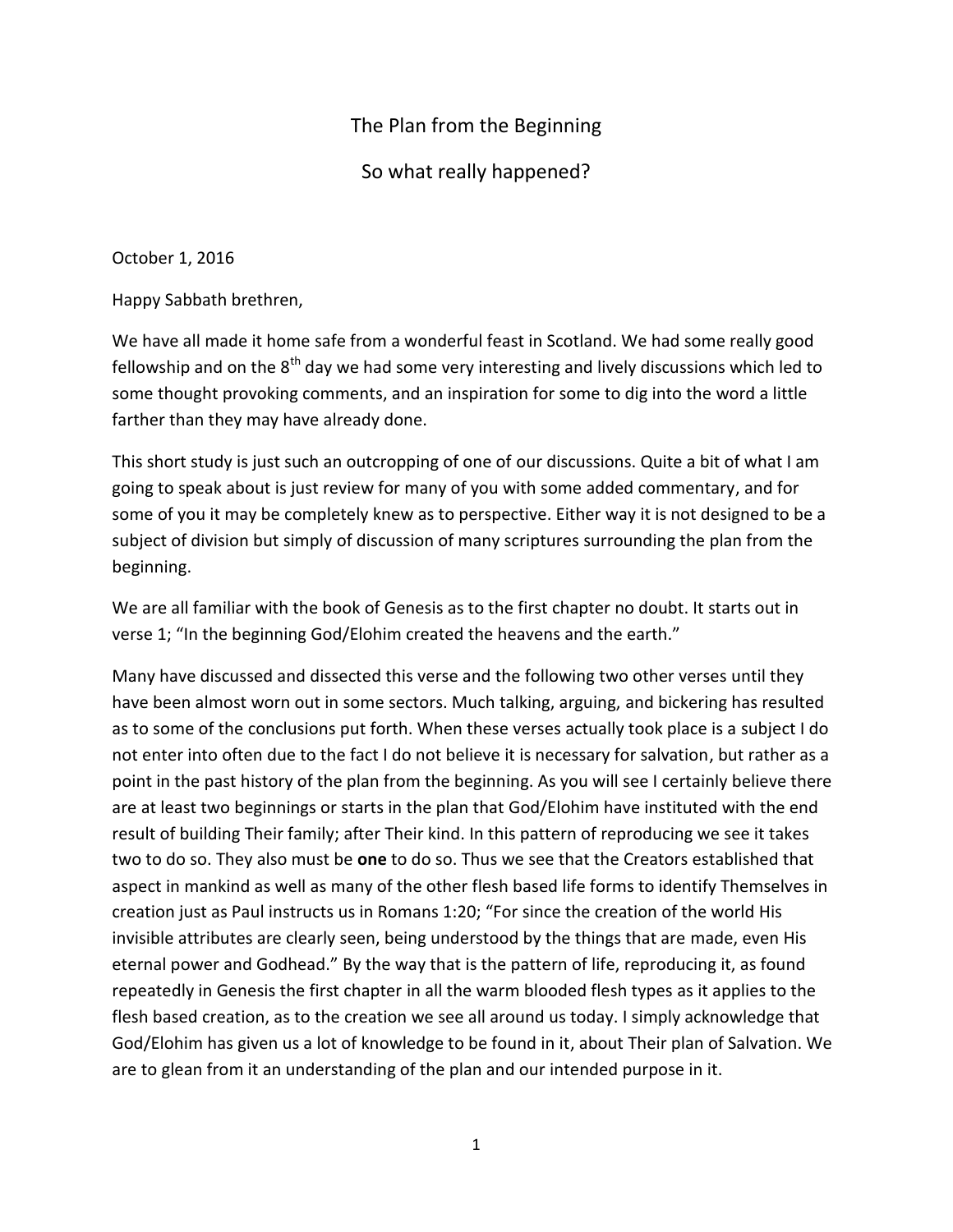I do know there was a creation prior to the physical one which we are a part of. That is a no brainer for me from scripture and not from evidence given in this creation. I also know it was not a complete success, but with that said it was a long way from failure as we will see. It is part of the building blocks of the overall plan which few ever focus on. As a result many do not see the big picture of what is currently happening and why. We know for a biblical fact that God/Elohim created the angelic world of existence long before They created man. Let me say; I see it clearly in the Bible so as not to put words in another's mouth.

So let's look at some of the simple understandings that They have given us in scripture on this subject and ponder how it applies to us and the current plan or beginning of mankind.

To get a very specific account of **part** of the "first creation" that is revealed to us in scripture let's turn to Ezekiel 28, which is just bursting with important details about it. Let us start in verse 12-13; "Son of man, take up a lamentation for the king of Tyre (Molecott), and say to him, thus says the Lord God/Adonay Yehovih, **you were the seal of perfection, full of wisdom and perfect in beauty**. You were in Eden, the garden of God/Elohim; every precious stone was your covering: the sardius, topaz, and diamond, beryl, onyx, and jasper, sapphire, turquoise, and emerald with gold. The workmanship of your timbrels and pipes was prepared for you on the day you were **created**."

These scriptures are specifically talking about the created spirit being Lucifer, as Isaiah 14:12 also confirms, which we will turn to a little later. Some of the highlights of Ezekiel 28:12-13 are as follows:

- 1) Lucifer was created perfect!
- 2) He was the standard of all created spirit beings.
- 3) He was in Eden the garden of God/Elohim.

This is a bit of interesting information for man was not created at this time, yet Eden was, and Lucifer was in it. Lots of speculation could be brought up about that but it is not necessary for this topic of study. However it does appear that he had not sinned yet. Remember when man sinned he was driven out of the Garden of Eden (Genesis 3:22-24).

Now let's continue in verse 14 as we hear more about the description of Lucifer and his activities.

"You were the anointed cherub who covers, I established you; you were on the holy mountain (Zion) of God/Elohim; you walked back and forth in the midst of the fiery stones. 15: You were perfect in your ways from the day you were created, till iniquity was found in you."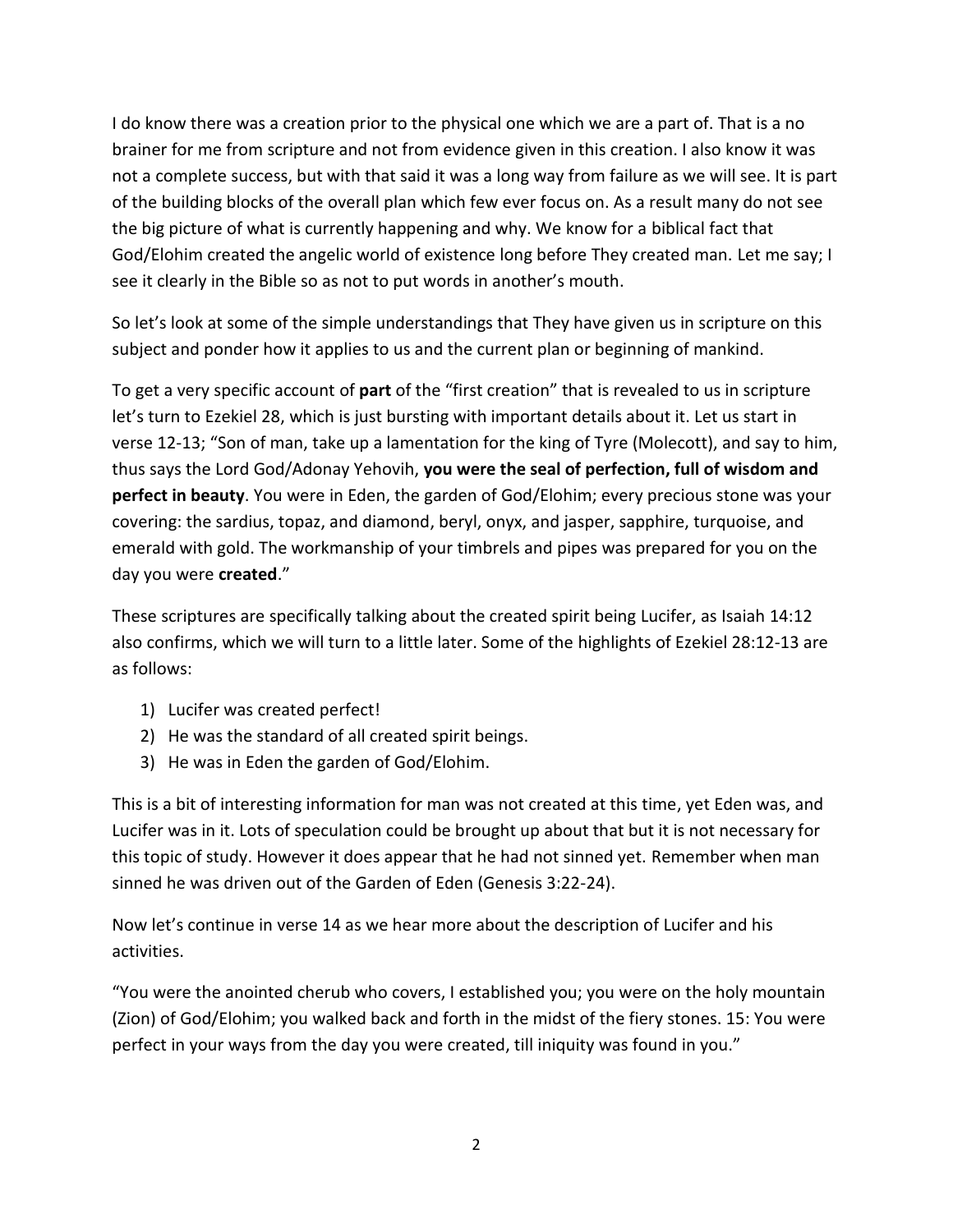Once again the scriptures repeat that Lucifer was created perfect! We can extrapolate from that; that so were the other angelic beings in that creation. They were after their own created kind, as the pattern of Genesis 1 develops later on with all created flesh. This pattern is very essential to our understanding what some of the differences were and are in the two creations, that is, those of spirit and those of flesh. What is important to understand is that angels can't pro-create as we will hear from Christ/Messiah later.

Now we are going to review how and why Lucifer sinned, and about the driving force behind it. There is nothing new under the sun.

16: "By the abundance of your trading (politicking) you became filled with violence within, and you sinned; therefore I cast you out as a profane thing, out of the mountain of God/Elohim; and I destroyed (removed; as in punished and banished) you O covering cherub, from the midst of the fiery stones."

17: "Your heart was lifted up (became proud) because of your beauty (vanity); you corrupted your wisdom for the sake of your splendor…"

18: "You defiled your sanctuaries by the multitude of your iniquities, by the iniquity of your trading…"

Once again a whole bunch of very important information for us and given to us in scripture as a look into the first creation, that of the created spirit world. Let's ponder over some of it.

- 1) By the abundance of his trading/politicking he became filled with violence (no doubt he didn't get his way with many of the other angels; they did not bite from his apple so to speak) and sinned. Here dear brethren we have the father of all politicians functioning just as they do today in the flesh. What do politicians do? They try to manipulate things into their favor regardless of cost or hardship to others. They will lie, cheat, and deceive to get to their desired result. They say one thing and do another, and speak in halftruths as they try to garner support for themselves and their desired outcomes. They are always making behind the scene deals and pitting one against the other to shape their outcome; all the while never intending to honor the agreements. Just think, Lucifer started it all in both the spirit and flesh creations. He became violent in his thinking when he didn't get his own way. He had become really big in his own eyes as the "chief" anointed cherubim who covered the very throne of God/Elohim. He moved and maneuvered and weaseled all of his actions behind the scenes towards getting a following for himself at all costs.
- 2) He was enraptured by his own beauty and wisdom and felt he was the most splendid of all beings in existence. He eventually manifested the actions of such pride and was then cast out of Mount Zion, the throne of God/Elohim. There is no doubt in my mind he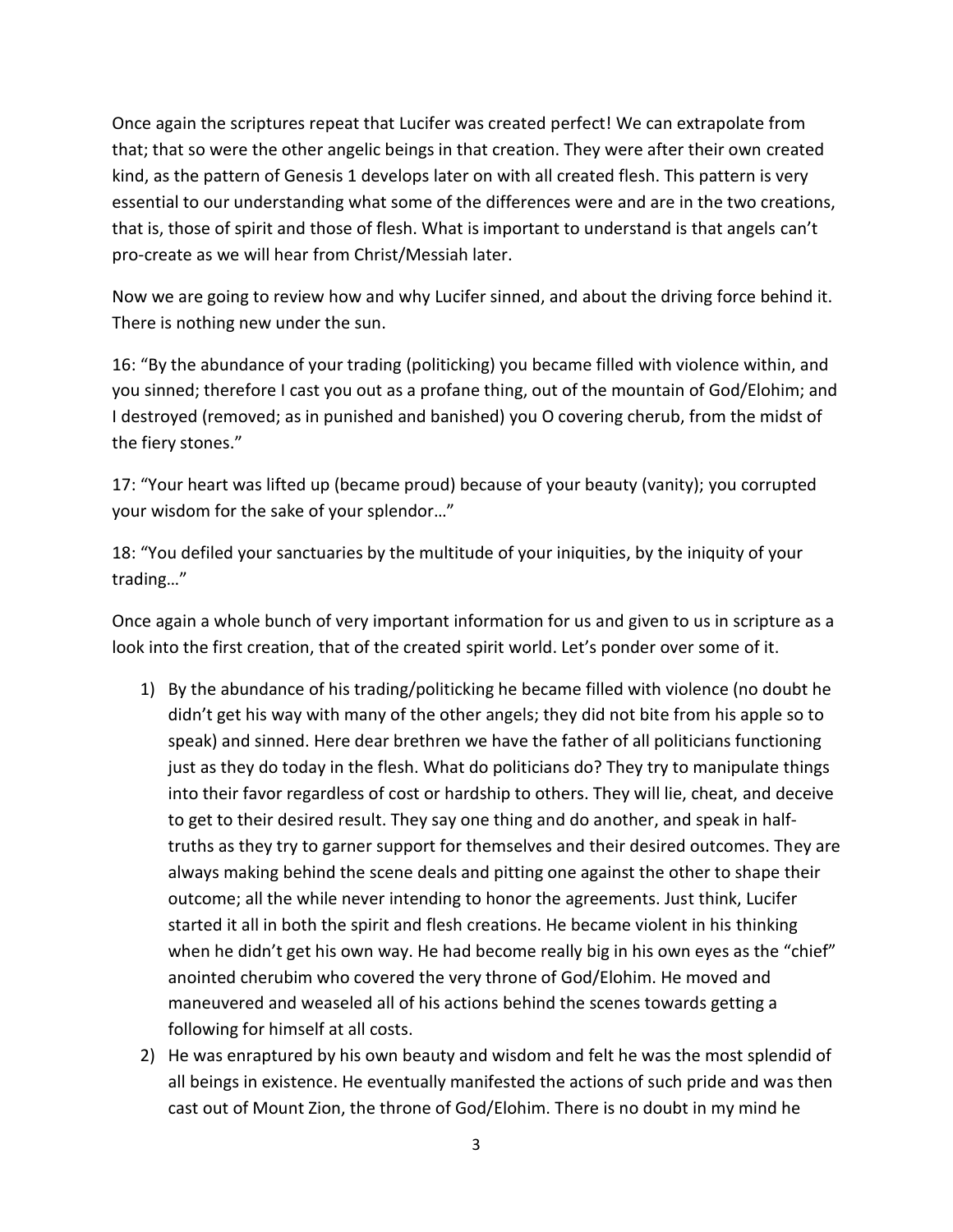authored and instituted the many patterns of those who are big in their own eyes as well in the flesh. I personally believe that through his politicking he swayed many others of the angelic realm to see it his way, promising them empty rewards of vain positions in his hierarchy, in his kingdom. Of course we know he has a kingdom and rules in it for Christ/Messiah tells us that in Matthew 12:26; "And if Satan casts out Satan, he is divided against himself. How then will his kingdom stand?" So when Lucifer was cast out of Mount Zion his deceived followers were cast out as well for they too had sinned, but, through deception, which is very important for our understanding about the plan of Salvation for mankind. His personal powers of deception are beyond our human ability to comprehend and beyond our ability to overcome on our own.

This is when Lucifer (the shinning morning star) became Satan (the adversary). We will sum all this up shortly but first we need to cover a very important point. Here in Ezekiel we also are instructed that he was cast out of Mount Zion from the midst of the fiery stones, but he was not cast out of Eden, the garden of God/Elohim. They are not located in the same place in space. This is often overlooked as not important if even thought about at all. Eden was on the earth. This lends some credence to the understanding that Genesis 1:2 which starts with, "The earth was without form and void…" should be translated, "The earth became (Strong's #1961) without form and void…"

Now let us confirm and reaffirm some things we have seen here in Ezekiel also confirmed in Isaiah. In chapter 14:12-15 we find a prophesy for the near future. Near in the sense of time as measured from the beginning. I do believe it has taken place once before in type and it was no doubt crushed.

"How you are fallen from heaven, O Lucifer, son of the morning! You are cut down to the ground, you who weakened the nations! For you have said in your heart: I will ascend into heaven, I will exalt my throne (his kingdom and dominion) above the stars of God/Elohim (angelic children of God/Elohim); I will also sit on the mount of the congregation (Zion) on the farthest sides of the north; I will ascend above the heights of the clouds (obviously he was on earth), I will be like the Most High. Yet you shall be brought down to Sheol, to the lowest (recesses) of the pit."

Satan is drunk on power and dominion, and reigning it over all that he can. In reality he is only allowed to go so far. His followers have been deceived into thinking his evil ways are the right ways to follow. They too are deluded into competing against the way of God/Elohim the Most High. Yes there is a spiritual apple to bite also. As I mentioned a moment ago this has taken place once already and will again.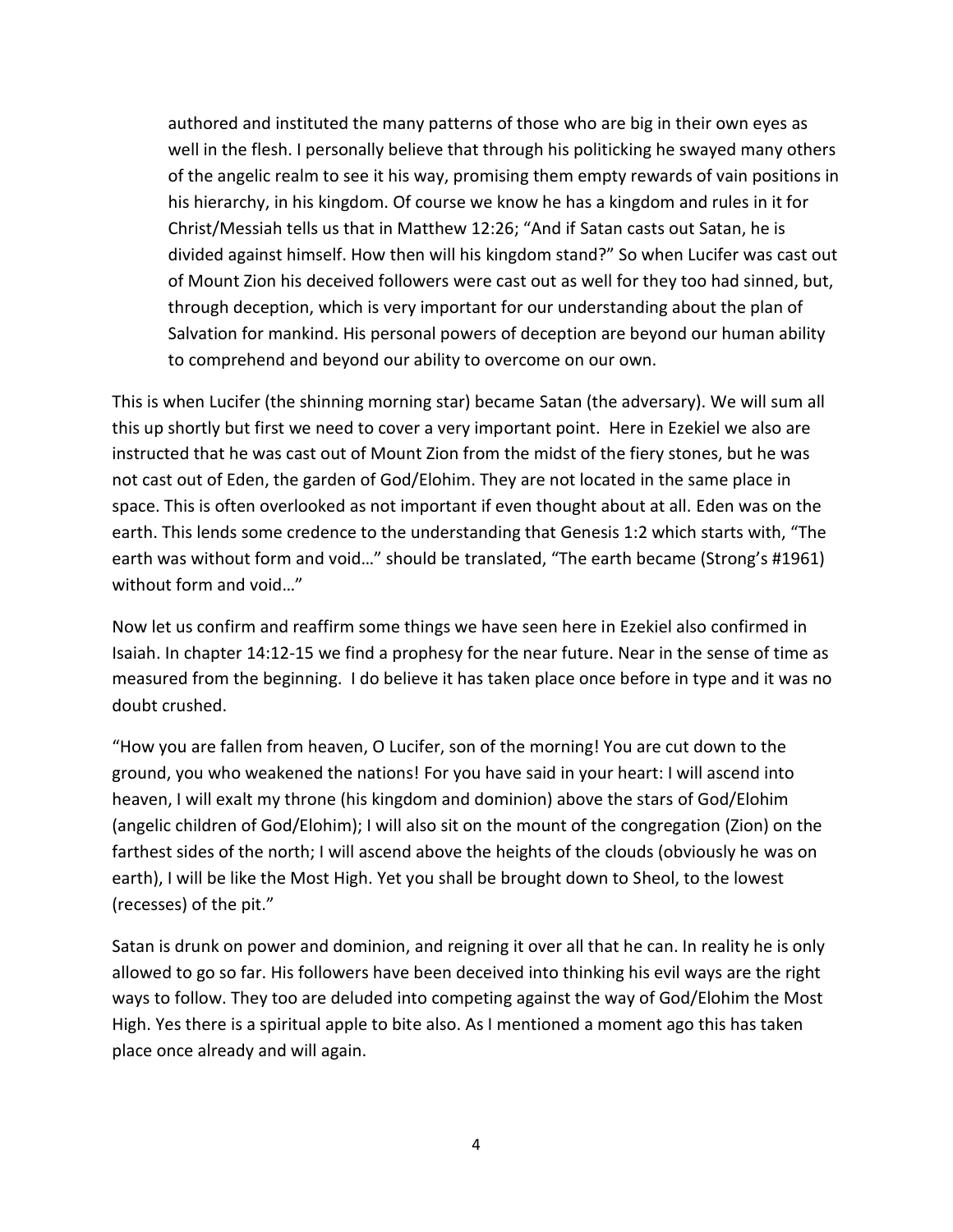Revelation 12:7-12; "And war broke out in heaven (not Mount Zion): Michael and his angels fought against the dragon; and the dragon and his angels fought, but they did not prevail, nor was there a place found for them in heaven any longer (Confined to the earth). So the great dragon was cast out, the serpent of old, called the Devil and Satan, who deceived the whole world (after he had deceived many angelic beings); he was cast to the earth, and his angels were cast out with him."

Now let's see the timing of these events as they happened the second time, and the desperate measures he employs after being trounced by Michael and his angels. Notice neither the Father nor the Son had to do it, for Michael Their trusted and holy servant was fully capable. Just think he was a peer of Lucifer's, who did not fall for his politicking. How humiliating for Satan to be smacked down by "an inferior."

"Then I heard a loud voice saying in heaven, now salvation, and strength, and the kingdom of our God/Elohim and the power of His Christ/Messiah have come, for the accuser of our brethren, who accused them before our God/Elohim day and night, has been cast down. And they (the bride) overcame him by the blood of the Lamb (being applied to them) and by the word of their testimony, and they did not love their lives to the death. Therefore rejoice O heavens and you who dwell in them! (The marriage of the Lamb and the bride has come. Revelation 19:1-9) Woe to the inhabitants of the earth and the sea! For the devil has come down to you, (can't leave the earth any longer) having great wrath (the great tribulation) because he knows he has a short time."

Stay tuned to the fireworks in the sky and then on the earth!

We know Satan by many other titles and names such as those just mentioned in this chapter 12 of Revelations and a few more being found in John 8:44: "the father of lies" (thus a liar) and a "murderer."

So when we read Genesis 1 about in the beginning, what beginning or start is being talked about? Is it the created spirit beginning or the created flesh beginning?

It is my understanding that Satan does not have the power to kill a created spirit being but only God/Elohim does. However Satan has the power to kill created flesh if he is allowed to do so. He has been named a murderer in scripture as I just noted. So when did he get this designation? It says from the beginning in John 8:44. What beginning I ask again? Do we apply the magnified law that when you even think it you are guilty? A very important lesson here! Did this magnified law exist prior to Christ/Messiah reveling it to the Pharisees? We will cover some of this a little later possibly. If we don't, please draw on Matthew 5 to see that Christ magnified the law while in the flesh.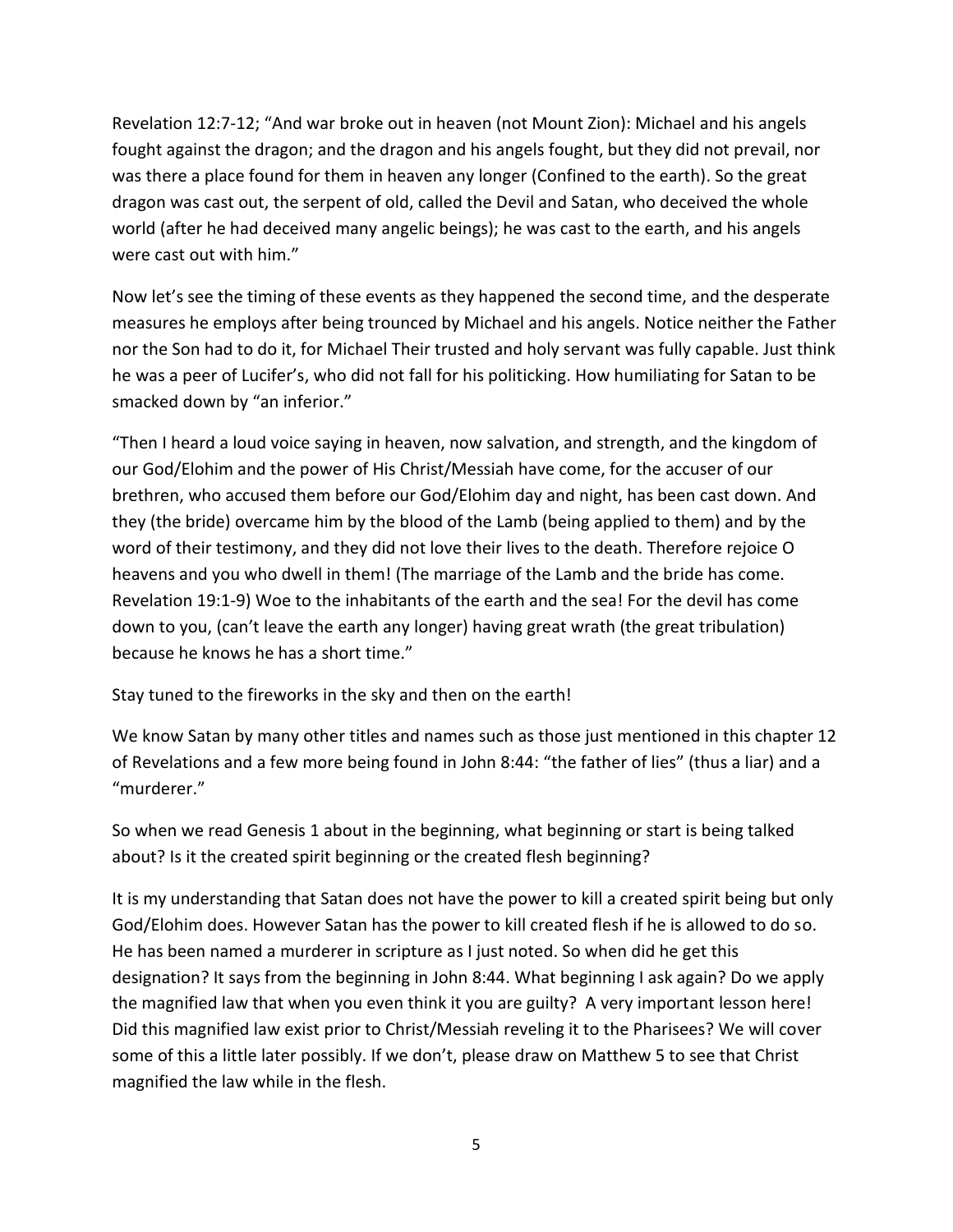So we have seen from the word of God/Elohim that created spirit, even though created perfect, could be corrupted. Very important to the composition of the overall plan of Salvation for mankind and the Genesis pattern of God/Elohim creating others after Their own kind; family members for eternity. The plan They have embarked on for mankind will not allow for another Satan to occupy time or space, or any realm known to God/Elohim for that matter. Satan has spread his demented thoughts and way of doing things among some of the angelic beings. His lies, delusions of grandeur, and self-importance above all else were allowed to continue by the Creators with a purpose in mind.

We need to come to grips with the fact that God/Elohim could have put this to an end immediately, but They obviously decided not to! They decided to let it play out; let it run its course as the sayings go. They wanted to see where it would go; in essence, how many of the angelic beings who had been created perfect, would be corrupted. This was a very big outward looking and somewhat painful decision on Their part.

There is no doubt in me that They were saddened by this development. Here They had created the angelic beings to share in the joy of Their existence. They wanted nothing but the very best for them all. They had given them the gift of life eternal from the beginning so They could share this wonderful gift of existence with them forever.

As I stated earlier the bible only gives us glimpses of these past events which were a part of the workings of the start of the first plan that God/Elohim had put in place. These glimpses were given to us so that we can glean from them in our understanding of the current plan. They are there to help us in patterning some important things in our existence and in our relationship with God/Elohim. No doubt there is a lot more to the story of the creation of the angelic realm but we have not been given it. So I conclude this is all we need at this present time to assist us. We are going to apply all of this to our current situation today to gain insight and understanding and then transform that into a pattern and hopefully knowledge which can be transformed into wisdom for our use in our struggle to perfection. And yes it is a struggle, so do not be discouraged at any time in your progress. You can only get so far with the aid of the spirit at any given time, but you are promised that our Savior will finish what He has started in us.

It is my personal opinion based on the patterns in creation, and in scripture, that the Gods/Elohim decided They would work with the inevitable outcome of Lucifer's corruption and of his efforts to corrupt others. I do believe at that time They decided to modify and expand the plan based on what had transpired and the understanding and knowledge it had imparted to Them. The new start or beginning would be very different in some respects but with the same goal as the first. Let's see two of them in brief: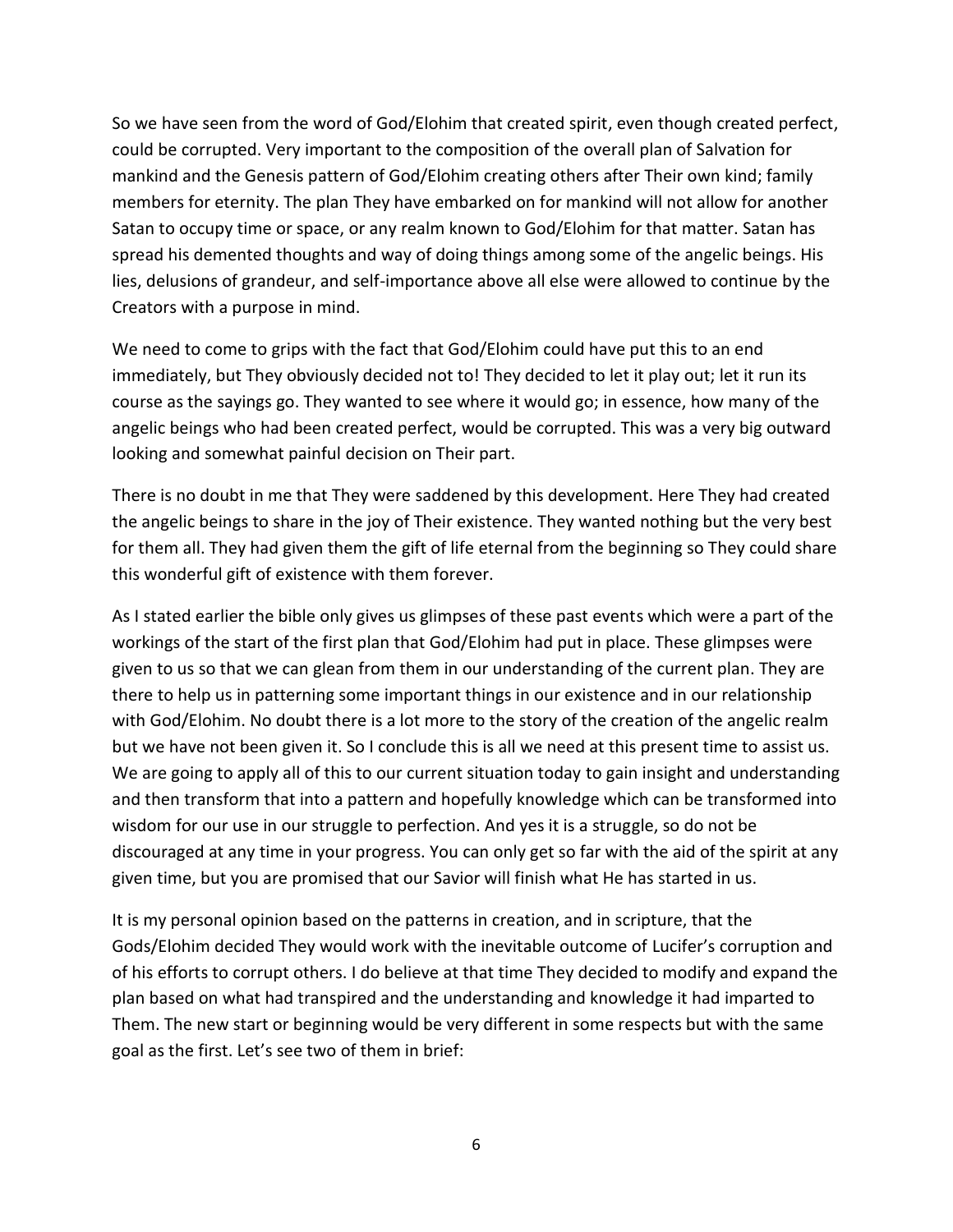- 1) They learned from experience that creating beings perfect, from the beginning, was not a sure thing or guarantee that righteous character (obedience and faithfulness) would exist in them forever.
- 2) They learned from experience that giving eternal life to a being from the beginning is not a good thing in some cases. I believe this was one of the stumbling blocks for Satan. I believe it enhanced his delusion that he in fact was greater than his Creators, and I further believe he used this "life in them" aspect of their existence they had been given, as part of his cunning convincing of other angelic beings to follow him and to then sin through his corrupt thoughts and deceptions. I believe he used this to convince them they were invincible and thus had the power to defy God/Elohim and then write their own plan, their own destiny. He was so deluded he thought he could not die. But as we see that comes to an end, his thoughts pertaining to it (Revelation 12), and in fact his life (Ezekiel 28 and Isaiah 14).

Through all of the lessons They learned during the time frame of the first plan or beginning, They learned that if They were going to be successful as to expanding Their kind, Their family, They needed a much more humble beginning for the next phase. Perfection and eternal life had to wait until the end. Perfection had to be developed; and eternal life given; after a process of clearly displayed faithful and obedient behavior and overcoming the devil, with each person judged on their own work and efforts.

So now we have another plan or beginning started back in Genesis the first chapter. They decided to create a flesh based being, after Their kind, but with limitations. Adam would have a temporary existence which is much more humble than what the first plan started with. He would have to experience life and its objectives through a temporary state of life. They also eventually gave him a helpmate from his existence, (from his own body) as a vital part of expanding the beings in this part of the plan. No longer would all the beings have been created by God/Elohim, but through the processes They had set up through Adam. This is very, very, important and incredibly brilliant on Their part. Satan hates every single aspect of it and tries relentlessly to corrupt and pervert it in our human existence. Thus we have the intensified onslaught on the patterns of both family and marriage which God/Elohim had instituted from the beginning of the plan of Salvation for mankind.

## Genesis 1: 26-28;

"Then God/Elohim said, let Us make man in Our image, according to Our likeness; let them have dominion over the fish of the sea, over the birds of the air, and over the cattle, over all the earth and over every creeping thing that creeps on the earth. So God/Elohim created man in His image; in the image of God/Elohim He created him, male and female He created them. Then God/Elohim blessed them, and God/Elohim said to them, be fruitful and multiply; fill the earth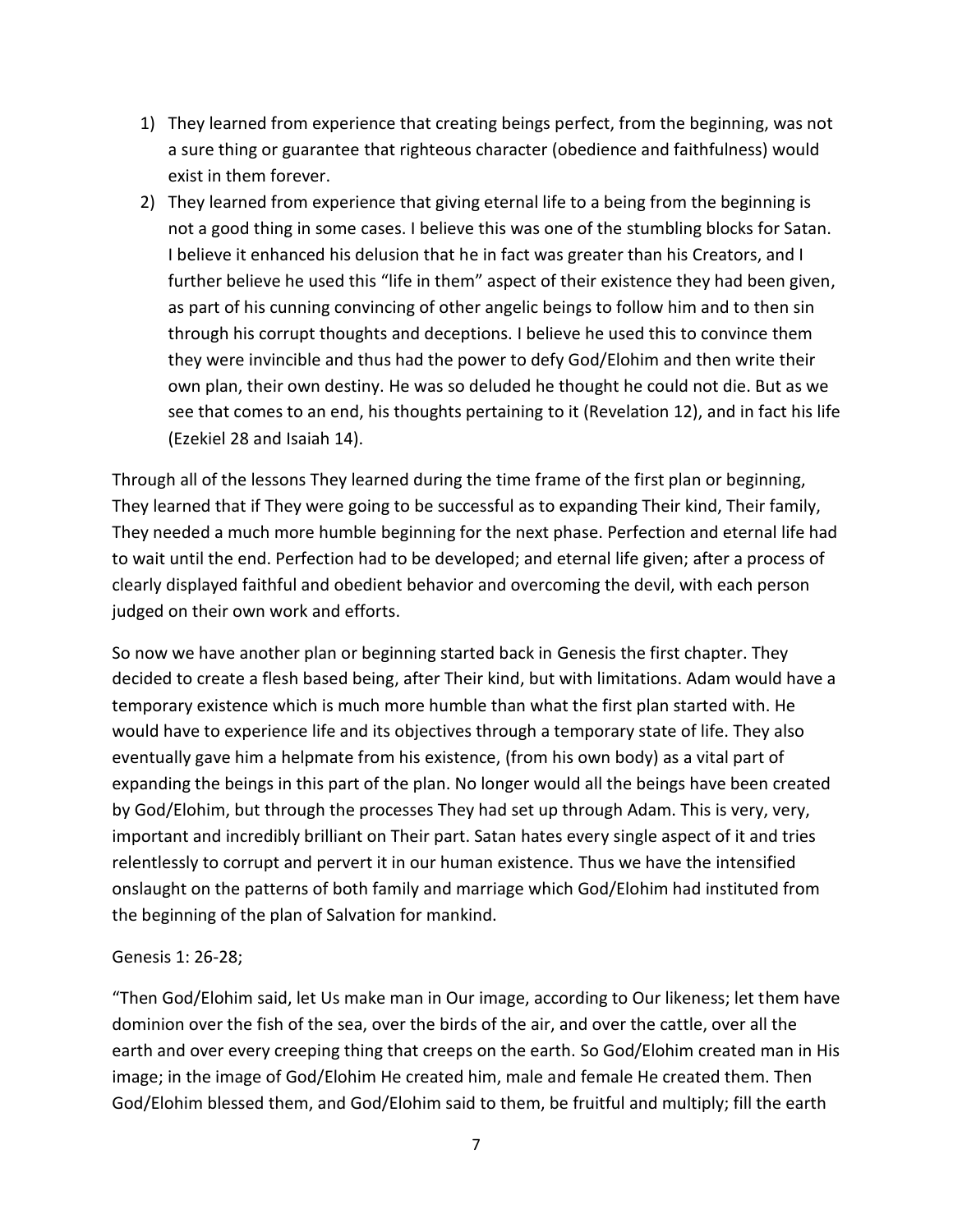and subdue it; have dominion over the fish of the sea, over the birds of the air and over every living thing that moves on the earth."

Wow! What a change in the plan! Have you ever given this much thought?

- 1) Adam and Eve were not created perfect and not created with eternal life in them or better put the ability to exist forever at the start and without any effort to get it.
- 2) They were created with the ability to procreate, reproduce their own physical kind, just like all the other flesh types mentioned before their creation. The angels can't do that as Christ/Messiah taught us in Matthew 22:29-30. "Jesus answered and said to them, you are deceived (tough language, imagine that), not knowing the scriptures nor the power of God/Elohim. For in the resurrection they neither marry nor are given in marriage, but are like angels of God/Elohim in heaven." For the naysayers who do not believe this is talking about offspring being produced, procreating, read the verses above this in Matthew. It is totally about that. Verse 25; "Now there were with us seven brothers. The first died after he had married, and **having no offspring**, left his wife to his brother." For what purpose? **To raise up children in his name**. That law in reiterated in verse 24. For those who are deceived to believe angels can mate with women and produce offspring you are completely deceived and deluded to boot. Christ/Messiah makes that abundantly clear here and so does the pattern in Genesis the first chapter as to everything after its own kind, There is much more that can be said on that, but everyone has to cut their own trail.
- 3) Adam and Eve were given dominion over the rest of the physical creation and were also told to subdue the earth as part of that. That again is a big difference from the first plan in many respects, but not all of them; for I believe the angels were tasked with the same command as to the physical creation as to working with it, and making it better if possible but at the very least to maintain it.

The things I have mentioned above are relevant to mankind being created in Their image and likeness. Mankind was being vested with certain aspects in this physical and temporary existence that the angelic beings had not been given. These were attributes and abilities of their Creators which would be used through testings to see what they would do with them. God/Elohim through the Being we know as the Word was going to instruct Adam in the Garden of Eden to see what he would do with the limited God/Elohim abilities he had been given. A very big part of that was to see how he would instruct his helpmate, his fellow flesh being after his kind. This was a monumental test that was being worked towards through his training. God/Elohim did not know which one of two ways Adam would choose, life or death. I do believe the Word spent a lot of time with Adam in the garden training and guiding him in the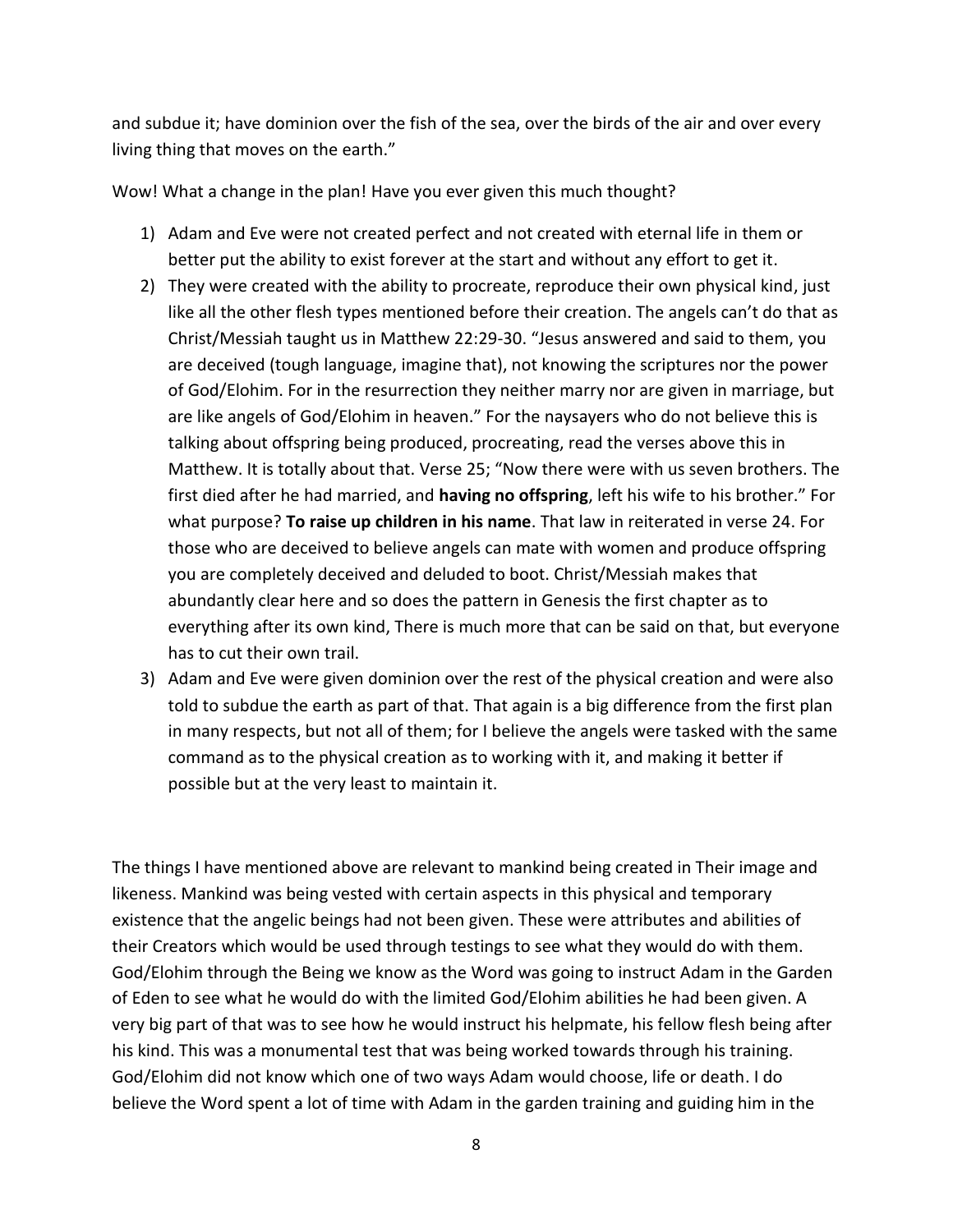way he should go. We are told of one very specific command Adam had been given. We might call it the test commandment of his time. Genesis 2:16-17. "And the Lord God/Yehovah Elohim commanded the man, saying, of every tree in the garden you may freely eat; but of the tree of the knowledge of good and evil (loaded with vanity to the core) you shall not eat, for in the day that you eat it you shall surely die."

It is important to the plan of salvation, and to a subsequent second Adam possibly having to come, that we acknowledge that these instructions were given to Adam himself for following in verse 18 we see Eve had not been made from Adam yet. It was fully expected as part of the plan that Adam would take on the responsibility of teaching this and all the other commands and instructions to his wife Eve. He would be accountable for that. Once mankind; Adam and Eve, were functioning in these roles they would be tested to see what they would do.

In essence they were given two paths to follow. The first was of total obedience to the instructions given (life). The second was one of disobedience and rejection of the authority and instruction the Word had given Adam and then him to Eve (death). I have heard innuendos against the ultimate course Adam and Eve chose. How could they have rejected such a wonderful existence with God/Elohim being present with them? My dear friends; the answer is quite simple. Just think, the perfectly created angelic beings who sinned had a perfect existence constantly before the Creators. If some of them in all their perfection could stumble under the influences of Satan, why does it seem difficult to imagine that imperfect beings created of flesh would do similarly?

Adam and Eve had never known evil in any way, shape, or form in the garden until that fateful day Eve encountered the uncanny deceptions of Satan through the person of the serpent. The tree was in the garden for a purpose. However it was not to be put into play until both Adam and Eve were well versed in the command not to touch or eat of it. So it wasn't just lingering on with no apparent purpose. Let's call it the test commandment as I mentioned earlier. Eventually the Creators decided the time was ripe to test mankind, to introduce cunning rhetoric to what They had commanded Adam as to his obedience and his faithfulness to the Word. Knowing what I know today through my experiences in life, first without the spirit of God/Elohim in me, and then with it in me, I can easily see how they could stumble and fall through the dealings with one of Satan's surrogates. By the way he has many of them today running to and fro. Even with the Fathers calling and acceptance by Christ/Messiah and the spirit dwelling in me, I still stumble far more than I should. Maybe some of you aren't that way, but I also know some of you have expressed the same thing to me. Satan is so brilliantly cunning and deceptive, that without the spirit guiding us I do believe we would all perish (Thus we must not be puffed up in that gift from God/Elohim and please do not look down your nose at people who do not appear to have it). However, Satan is only allowed to go so far, thankfully! Satan is a very evil being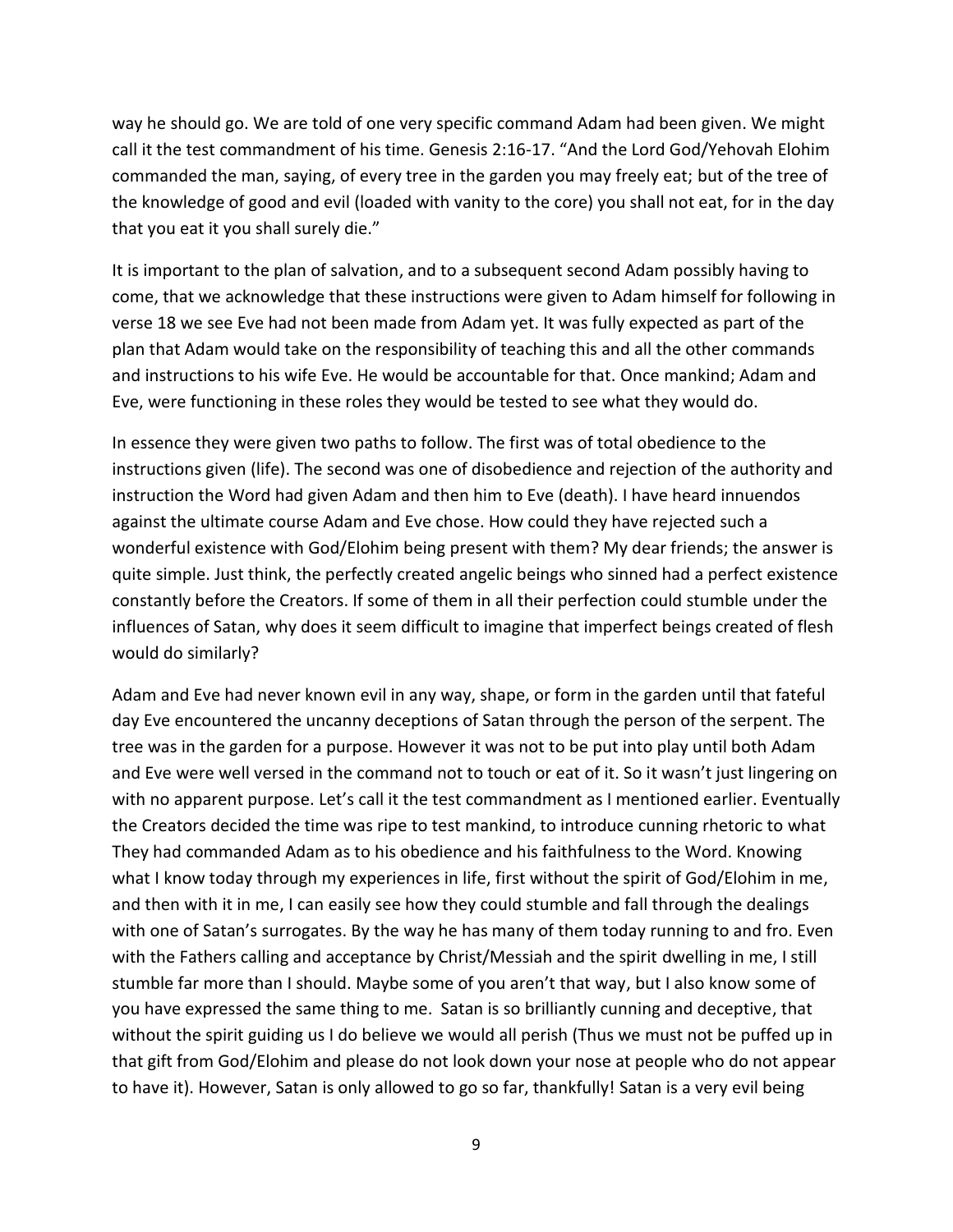who will always go for the weakest link to introduce and spread his evil ways. Thus we have Eve becoming his target of choice. Remember she had received instructions from Adam. As I mentioned earlier Satan (Lucifer) I believe used a direct vanity approach in much of his deceptions with the angels who fell. No doubt he was quite convinced that this approach would certainly work on an inferior being such as Eve. He appealed to her vanity right from the get go. He used his tried and sometimes successful method of first introducing doubt. Read this for yourselves in Genesis 3:1-5. In verses 2-3 we see Eve held her own at the beginning but Satan will never relent in his efforts. Let us pick it up here in verse 6. "So when the woman saw that the tree was good for food, **that it was a desirable thing to the eyes, and a tree desirable to make one wise**, she took of its fruit and ate. **She also gave to her husband with her, and he ate**."

I can only imagine how disappointing this development was to God/Elohim, **but it was not unplanned for**. We are about to see the initial disappointment would only be compounded. The scriptures here lend to the thought that Adam was present during Eve's test. It also appears he did nothing to intervene on her behalf. Way to go Adam!

It is my opinion that Satan used the serpent to get to Eve and then Eve to get to Adam. From what we are given here in this account it appears it did not take much coaxing to get Adam to sin. There is an account relevant to the first Eve's deception we need to apply to our calling given by Paul in 2 Corinthians 11:3, for our understanding as the bride of Christ/Messiah the second Adam. "But I fear, lest somehow, as the serpent deceived Eve by his craftiness, so your minds may be corrupted from the **simplicity** that is in Christ/Messiah." The command to not eat of the tree of the knowledge of good and evil was very simple to comprehend. However, Satan clouded it with the trappings of doubt, vanity, and lust.

This methodology of Satan has been successful in both beginnings. It is a trademark of the devil, a pattern we should all be aware of.

Now we have disappointment upon disappointment. 1 Timothy 2:14 cuts to the chase. "And Adam was not deceived, but the woman being deceived, fell into transgression."

I believe God/Elohim allowed this to happen for many reasons, but let's focus on just one at this time. To start with, Adam should have taken control of the situation which he did not. Secondly, he should have taken responsibility for his wife's actions and offered himself for the punishment of breaking the command, for he was her head as scripture instructs us. He did not lay down his life and from what we are going to read I don't think it even dawned on him. Remember not only did he not intercede on Eve's behalf; he knowingly and willingly ate of the forbidden fruit. He willingly sinned despite all the instructions given to him during all the time he had spent with the Word in the Garden. All this was bad enough but now it gets even worst.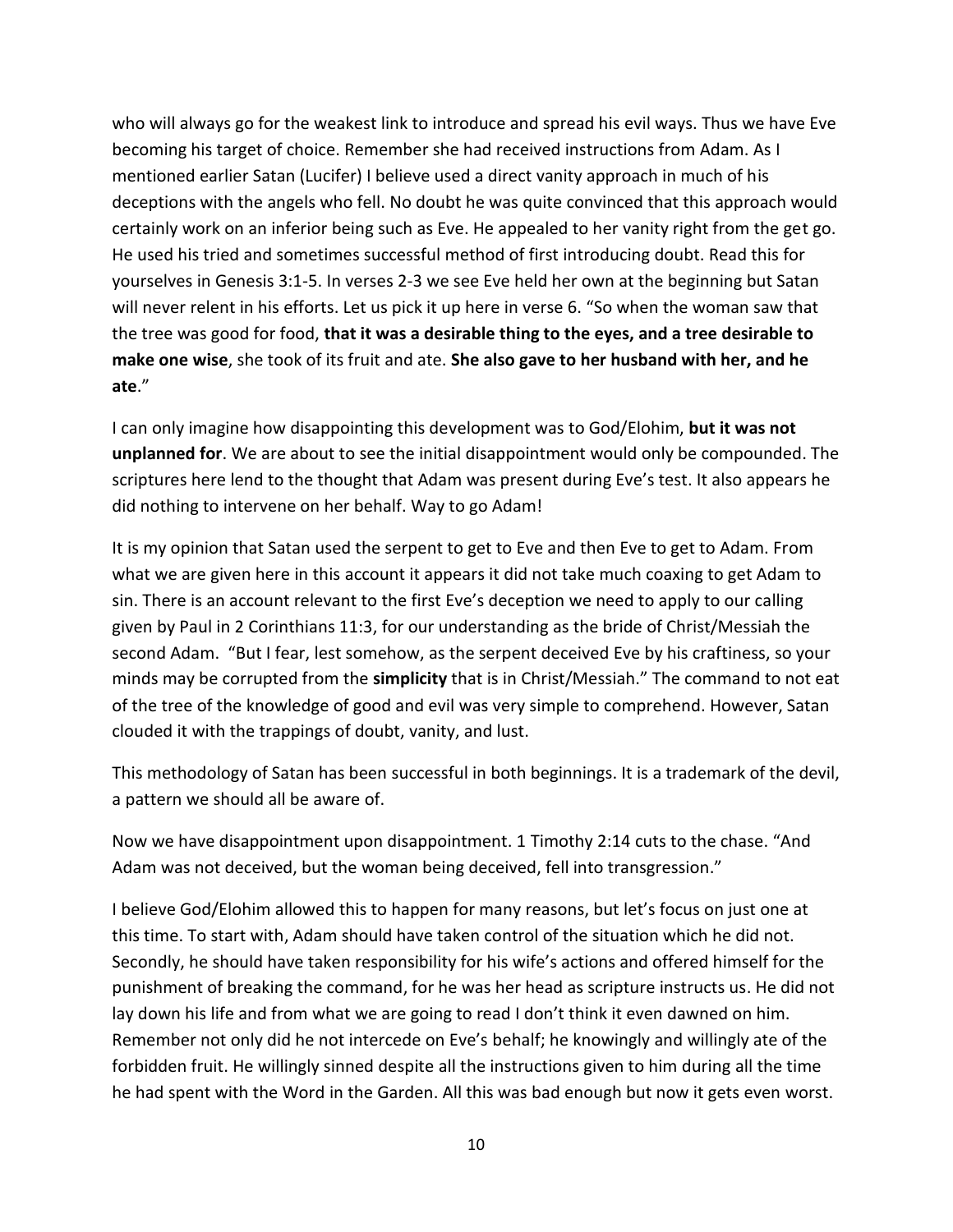When challenged by the Word, look what Adam and Eve both did, or better stated, did not do. Adam did not acknowledge his accountability in the matter. In verse 12 he declares, "Then the man said, the WOMAN WHOM YOU GAVE TO BE WITH ME, she gave me of the tree, and I ate." What an utter failure! He blamed both God/Elohim and Eve for his disobedient actions. But the legacy does not end there. In verse 13 we read, "And the Lord God/Yehovah Elohim said to the woman, what is this you have done! (He already knew) And the woman said, the serpent deceived me, and I ate."

Now here we see Eve blaming the serpent for her actions. Neither Eve nor her husband Adam took personal responsibility for their sinful actions. This was no doubt a long way from the righteous character that God/Elohim had hoped for. However They were not without a backup version to this plan. The desired result did not happen in the short version so now the long version would be activated, which had been available from the beginning of this physical creation of mankind. The Being we know as the Word had voluntarily committed to lay down His life to ensure the success of the long version of the plan of Salvation. He would become the sacrifice for the sin from the onset of it. He would pay the penalty for the sin His creation had and would walk in. It had to be from the beginning so that all the descendants of Adam and Eve who had ever lived could be covered by it in subsequent phases of this plan for mankind. Thus He was slain from this beginning. Now the plan would move forward. It was now designed to go from corruption to perfection, which is the exact opposite of the first beginning, which went from perfection to corruption. Mankind would be tried and tested individually in the subsequent phases of the plan of Salvation in which Christ/Messiah would apply His blood so that healing could begin unto perfection.

Let us keep in mind not all the angelic beings sinned, for many more remained holy and without blemish and thus faithful to their Creators. I say many more for that is my understanding for we are not given specific numbers as to the effect of Satan deceiving regardless of what some profess. We can turn to scriptures which seem to say one third sinned. However specific numbers are not necessary to our understanding of this subject. As I mentioned earlier the plan was now in for the long haul version and much of it was not going to be very pleasant but such things are necessary for the desired outcome whether mankind likes it or not. As we look at the evil conditions surrounding us and look at the past 6,000 years of such, we can only hope all the more that the wisdom of our Creators is paramount to this all ending well. It is all completely necessary, for man to get to the point that all vanity is dropped and a complete repentance of our actions is undertaken. After that the hope in us is finished up by God/Elohim. Throughout the entire long haul, man has had an adversary biting at our hamstrings and slashing at our backs to constantly test us through cunning deceptions. Please keep in mind he can only do what he is allowed to do; yet many do not understand how God/Elohim could allow it to continue. For some it eventually becomes a stumbling block to a relationship with the Father